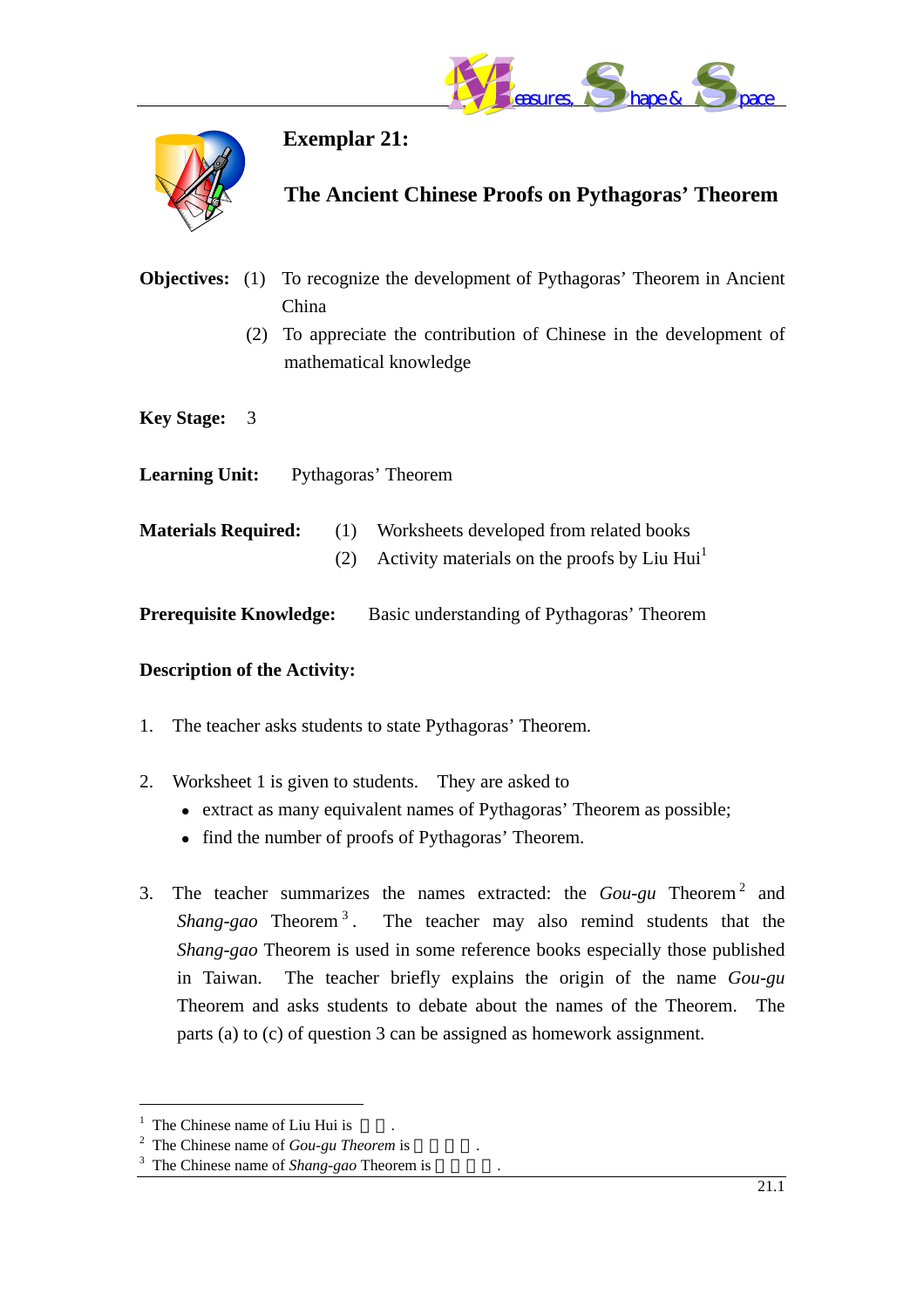- 4. The teacher distributes Annex and Worksheet 2 to students. The teacher briefly explains the proof used by Zhao Shuang<sup>[4](#page-1-0)</sup> (Refer to **Annex** or **Notes for Teachers** for another similar strategy). The teacher guides students to observe the beauty of this proof. They are then asked to complete the proof by their own. Finally, the teacher concludes the solution of the proof.
- 5. The teacher then introduces the name and the background stories of another Ancient mathematician Liu Hui<sup>5</sup>. Students are given the prepared materials in the following layout. They are asked to use the least steps to move the 5 pieces to form a large square with a side of *c*.



- 6. Some students are invited to demonstrate the steps and discussion on the method of the least steps is held. The teacher then distributes Worksheet 3 and introduces Liu Hui's method and his diagram.
- 7. The teacher summarizes the two proofs used by the Ancient Chinese mathematicians and compares the proof written in other countries such as Mr. Garfield's proof, the former USA President. The teacher then guides students to appreciate the contribution of Chinese in the development of mathematical knowledge. For students who are interested in the topic, the teacher may give Worksheet 4 to them to explore the application of the *Gou-gu* Theorem in ancient China.

<span id="page-1-1"></span><span id="page-1-0"></span>

<sup>&</sup>lt;sup>4</sup> The Chinese name of Zhao Shuang is  $5 \text{ Liu Hui}$  is method is to dissect a circle  $5 \text{ Liu Hui}$  is famous in his method to find the approximate value of π. His method is to dissect a circle into a large number of sides of regular polygons and use the perimeter of these polygons to approximate the circumference of the circle and hence the value of  $\pi$ . The method is called exhaustion method or in Chinese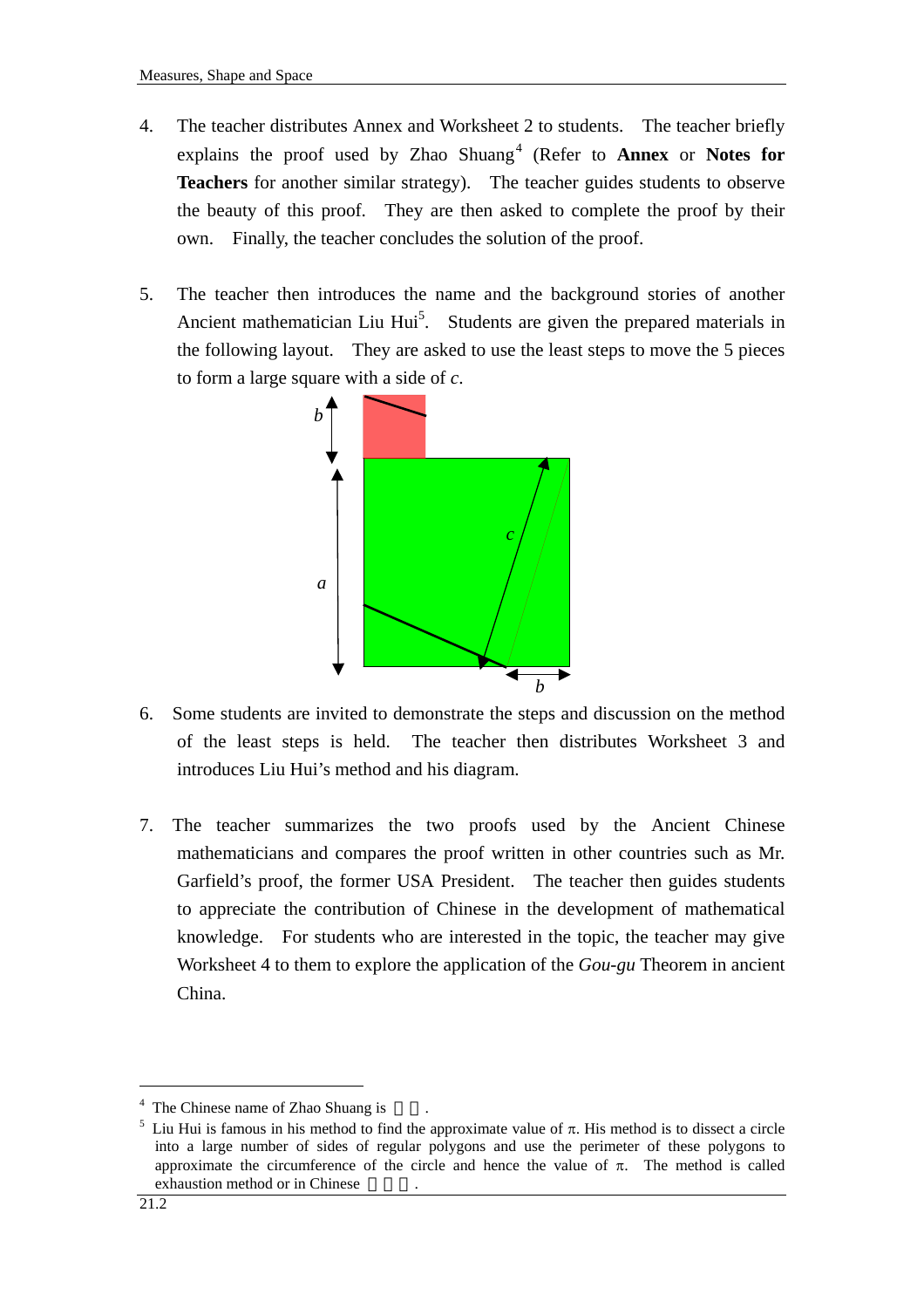### **Worksheet 1: Names of Pythagoras' Theorem**

Read the following paragraph and answer the following questions.

There is a very famous theorem in Geometry – Pythagoras' Theorem. Pythagoras was a Greek philosopher, astronomer, mathematician and musician in around 500BC. Although, it is widely accepted that the Theorem is named as Pythagoras' Theorem (or Pythagorean Theorem), there are still lots of arguments saying that other mathematicians earlier than Pythagoras found this Theorem. In the Mainland, the Theorem is called  $Gou-gu<sup>1</sup>$  Theorem or *Shang-gao*<sup>[2](#page-2-1)</sup> Theorem in Taiwan. The names *Gou* and *Gu* refer to the shorter sides of the right-angled triangle (*Yuan* is the hypotenuse of the triangle) whereas *Shang-gao* refers to a person in Zhou Dynasty (around 1100BC). Both names are found in the famous Chinese book *Zhou Bi Suan Jing*[3](#page-2-2) .

*Zhou Bi Suan Jing* is one of the oldest books of astronomy. The first chapter of it recorded a conversation between Duke Zhou and Shang-gao. Shang-gao's answers included a statement about a particular case of  $Gou-gu$  Theorem - "

". In English, it means "if the 2 shortest sides of a right-angled triangle are 3 and 4, the hypotenuse is 5. There was another conversation made by Rong Fang and Chen  $Z_i^5$  $Z_i^5$  recorded in the book about the general form of the *Gou-gu* Theorem, that is  $a^2 + b^2 = c^2$ .

 Although *Zhou Bi Suan Jing* was completed in years between 100BC and 100AD<sup>[6](#page-2-5)</sup>, it is believed that the contents of the book might probably appear much earlier that its completion, such as  $1100AD^7$ . Thus, there have been arguments on whether Pythagoras' Theorem should be renamed as *Gou-gu* Theorem.

 *Gou-gu* Theorem is not only one of the oldest theorems; it is also a theorem with many different proofs. In the past thousand years, there are more than 400 proofs of the Theorem.

1. (a) Name as many equivalent names of Pythagoras' Theorem as possible.

(b) How many proofs of Pythagoras' Theorem have been developed?

<span id="page-2-0"></span><sup>&</sup>lt;sup>1</sup> The Chinese name of *Gou-gu* Theorem is  $2 \text{ The Chinese name of } S_{\text{Rang, QAG}}$  Theorem is

<span id="page-2-1"></span><sup>&</sup>lt;sup>2</sup> The Chinese name of *Shang-gao* Theorem is  $\qquad \qquad$  Shang-gao is believed as a descendant of Huang Di and he was very good at mathematics.

<span id="page-2-2"></span><sup>&</sup>lt;sup>3</sup> The Chinese name of *Zhou Bi Suan Jing is* 

<span id="page-2-3"></span> $\frac{4}{3}$  " is the same as the present word " ".

<span id="page-2-4"></span><sup>&</sup>lt;sup>5</sup> The Chinese name of Rong Fang and Chen Zi are respectively and  $(1992)$ , P.31. <br><sup>7</sup> (1996).

<span id="page-2-5"></span>

<span id="page-2-6"></span>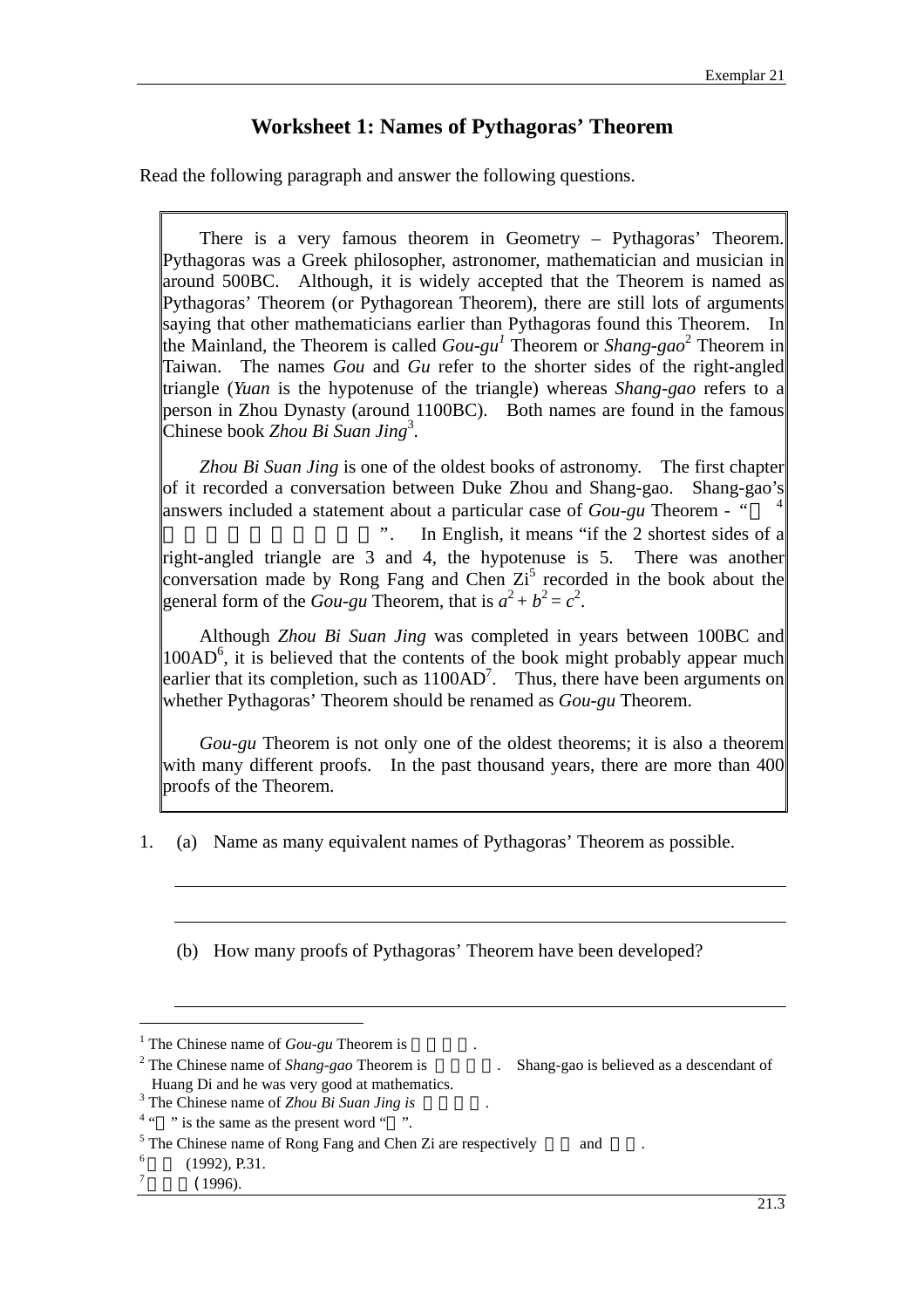2. Write the name "*Gou*", "G*u*", "*Yuan*" [8](#page-3-0) in the figure below.



- 3. (a) What is the approximate year for the "discovery" of the Pythagoras' Theorem in Greek?
	- (b) What is the approximate year for the completion of the *Zhou Bi Suan Jing?* Why is there argument for the year of discovery of *Gou-gu* Theorem?

(c) Explain briefly why there is saying that the Pythagoras' Theorem should be named as *Gou-gu* Theorem.

<span id="page-3-0"></span><sup>&</sup>lt;sup>8</sup> The Chinese names of *Gou*, *Gu* and *Yuan* are , , respectively.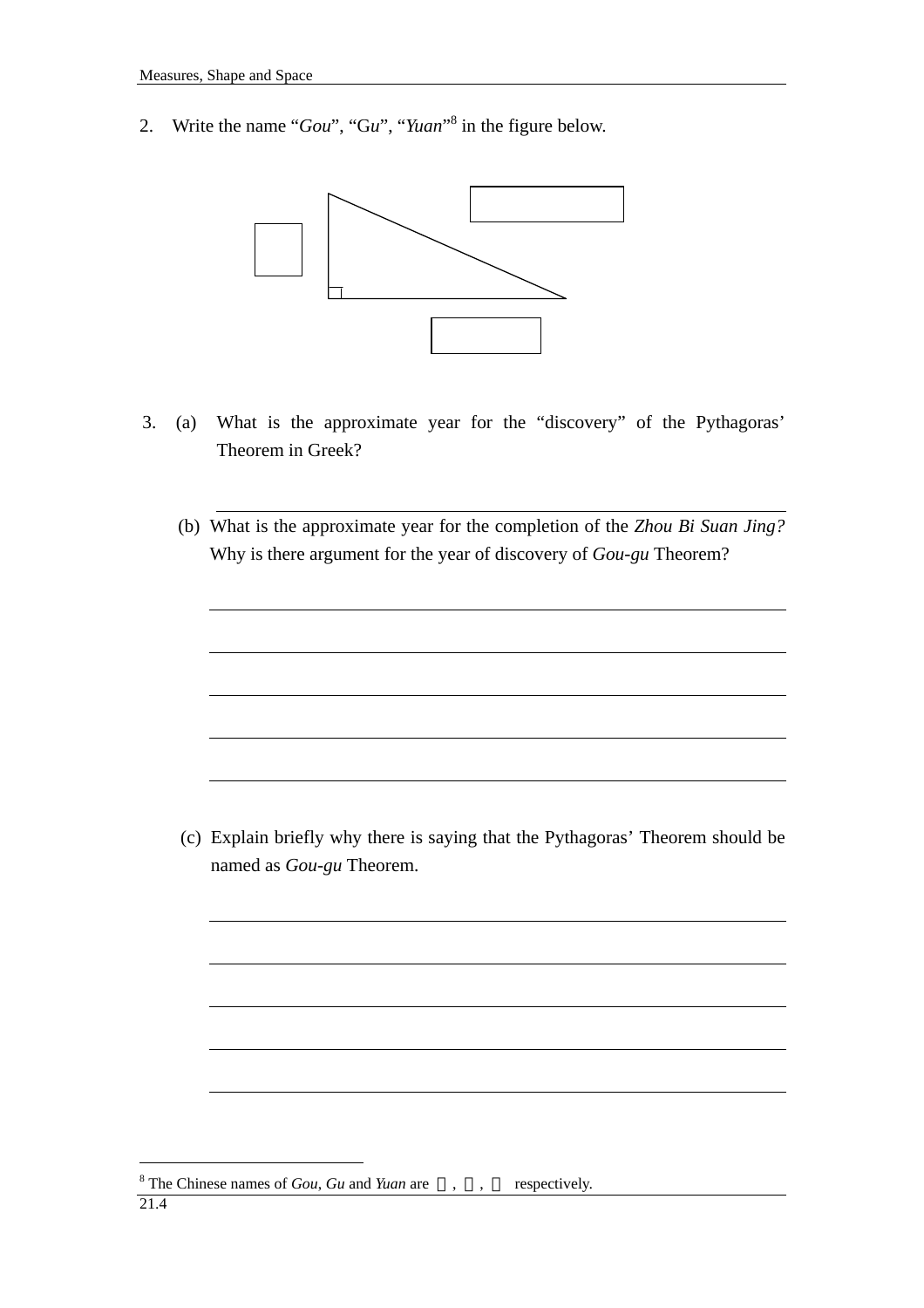# **Worksheet 2: Proof by Zhao Shuang***[1](#page-4-0)*

1. Read the article in Annex about Zhao Shuang (around 300AD) in his commentaries of *Zhou Bi Suan Jing*<sup>[2](#page-4-1)</sup> on the *Gou-go* Theorem. Refer to the proof written in the articles. Rewrite the complete proof in mathematical forms and fill in the below box:



<span id="page-4-0"></span><sup>1</sup> The Chinese name of Zhao Shuang is  $\frac{2}{\pi}$ .

 $\overline{a}$ 

<span id="page-4-1"></span><sup>2</sup> The Chinese name of *Zhou Bi Suan Jing* is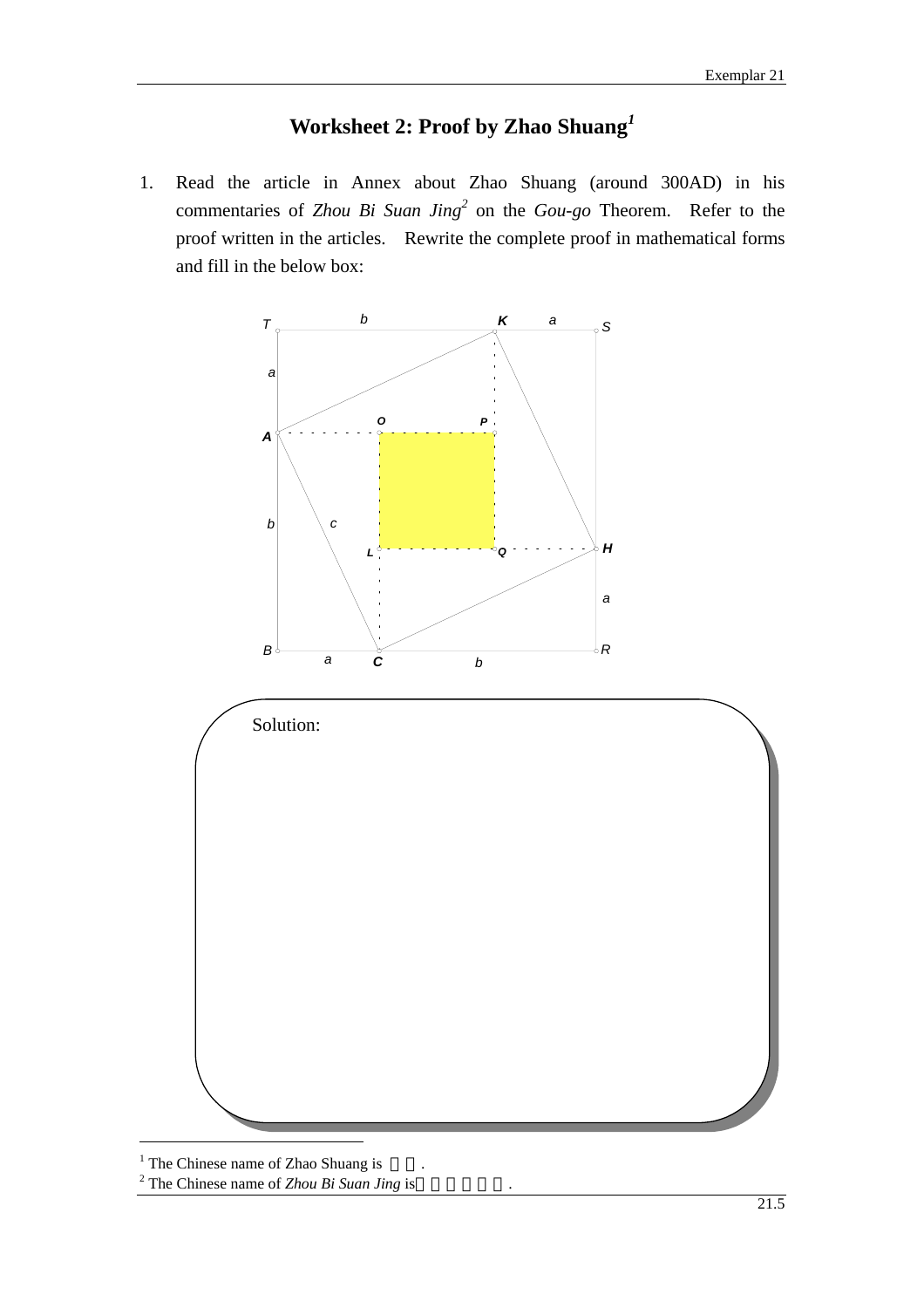## **Worksheet 3: Proofs by Liu Hui[1](#page-5-0)**



In the contemporary of Zhao Shuang, a Chinese mathematician Liu Hui found another wonderful proof of *Gou-gu* Theorem. In Liu's proof, he could prove the Theorem without using algebraic method. The illustration for his method (in Chinese) is as follows:

 $2 \nvert$ 

Method used by Liu Hui :

Liu Hui first defined the adjacent and opposite sides of the right-angled triangle to construct two squares. He named the two squares formed as the "red square" and the "green square" (Fig. 1). Then he marked "cut" and "paste" in the figure. He moved the cut portion to the paste portion correspondingly. It thus formed the tilted square (Fig 2).

Liu Hui named the titled square as "Yuan square" and it is the square formed by the hypotenuse of the original right-angled triangle. After a series of cutting, translating and pasting, it will naturally come to the solution that

The (area of) red square  $+$  the (area of) green square  $=$  the (area of) Yuan square i.e.  $a^2 + b^2 = c^2$ .

The Principle of Congruence by Subtraction and Addition<sup>33</sup> is so wonderful that the proof can be easily understood without using any words.

Translated from P. 61

 $2 \cdot \cdot \cdot$  " is the same as the present word " ".

<span id="page-5-0"></span><sup>&</sup>lt;sup>1</sup> The Chinese characters for Liu Hui are  $2 \frac{2}{1}$   $\ldots$   $\ldots$  is the same as the present word "

 $3$  This method is called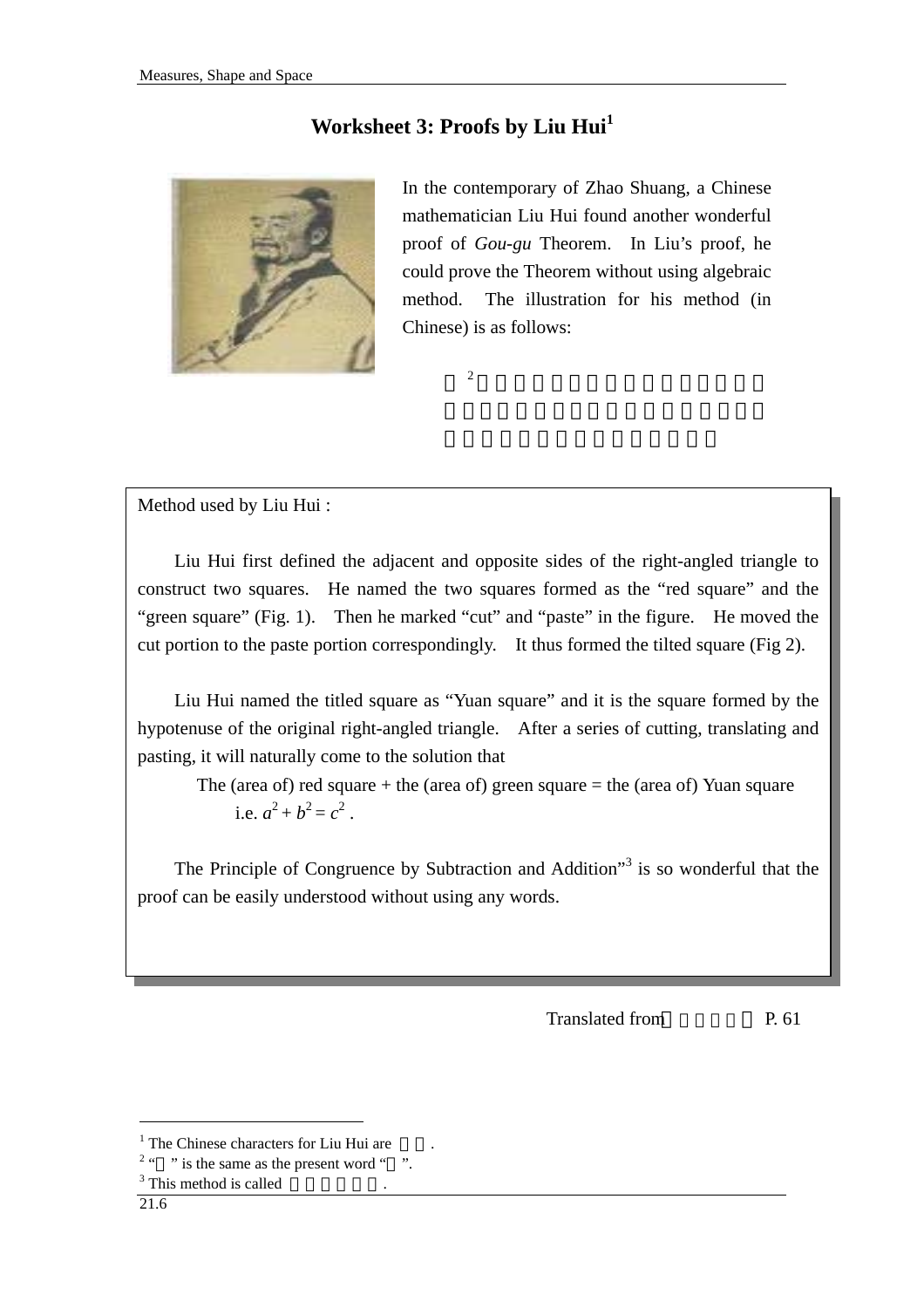

Fig. 1Fig. 2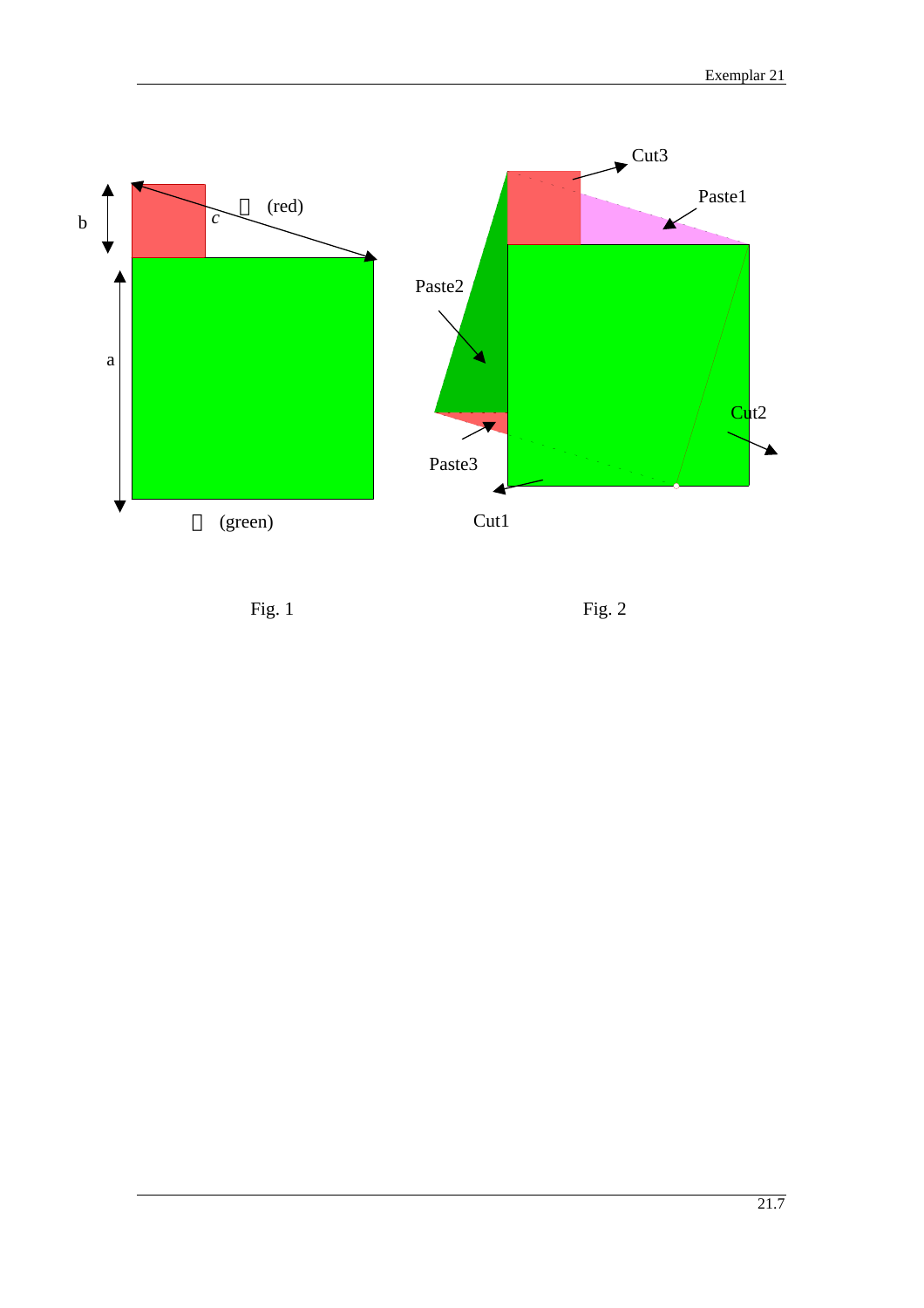1.

| The famous reed problem found in the<br>Gou-gu (Chapter 9) of Nine Chapters of<br><i>Mathematical</i> $Art^1$ is as follow: | The English translation for the poem is as<br>follow:                                                                                             |
|-----------------------------------------------------------------------------------------------------------------------------|---------------------------------------------------------------------------------------------------------------------------------------------------|
| າ                                                                                                                           | 1. In a square pond with a side of 10 feet <sup>2</sup> ,<br>a reed is grown in the middle of the<br>pond and is 1 foot above the water<br>level. |
| The meaning in current Chinese is:                                                                                          | 2. If the reed is pulled to the bank of the<br>pond, the tip of the reed just touches the<br>bank.                                                |
|                                                                                                                             | 3. Find the depth of the pond and the<br>length of the sea reed.                                                                                  |
|                                                                                                                             |                                                                                                                                                   |

## **Worksheet 4: The famous Reed (Lotus) problem**

(a) Draw the problem in diagram and solve the problem:

Solution:

<span id="page-7-0"></span><sup>&</sup>lt;sup>1</sup> The Chinese name of *Nine Chapters of Mathematical Art* is  $\cdot$ 

<span id="page-7-1"></span><sup>&</sup>lt;sup>2</sup> The unit used is different from the Chinese poem. "Feet" is used to simplify calculation and with a comparable length corresponding to the original poem.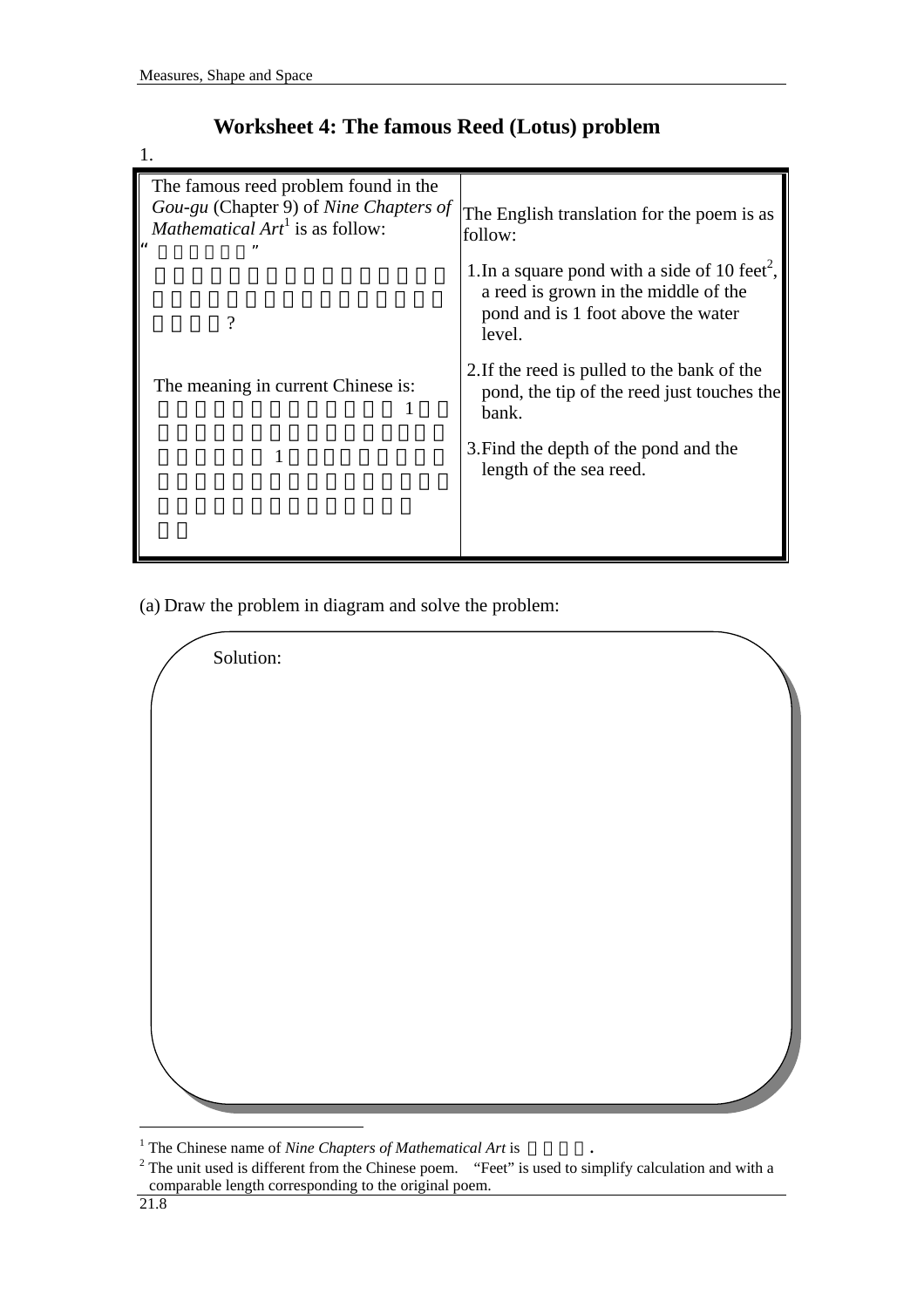| b)                                       |                                                                                                                                                                                           |
|------------------------------------------|-------------------------------------------------------------------------------------------------------------------------------------------------------------------------------------------|
| The solution proposed in the Chapter is: | The English translation for the solution is:                                                                                                                                              |
|                                          | 1. Square the half length of the pond side                                                                                                                                                |
|                                          | 2. Square the length of the reed which is above<br>water<br>3. Find the difference between pt. 1 and pt. 2<br>4. Divide the difference by 2 and then get the<br>depth of the water level. |
|                                          | 5. The sum of the length of the reed above water<br>and the depth of the water level is the length of<br>the reed.                                                                        |

Explain why this method can find the solution.

2. Below is the famous lotus problem written by the Indian mathematician Blaskara Acharya (1114-1185AD). Use the similar method to solve the problem:

| follow: | The translated Chinese version is as The translated English version is as<br>follow:                                                                                                                                                                             |
|---------|------------------------------------------------------------------------------------------------------------------------------------------------------------------------------------------------------------------------------------------------------------------|
| 3       | In a certain pond, the tip of a bud of a<br>lotus was seen 0.5 feet above the<br>surface of the water. The lotus was<br>forced by the wind and gradually<br>submerged at a distance of 2 feet away<br>from the original position. Find the<br>depth of the pond. |
|         |                                                                                                                                                                                                                                                                  |

Solution:

<span id="page-8-0"></span> $3$  Most of the Chinese reading materials in this worksheet are extracted from and published by Thanks are given to Mr Suen Man-sin for granting us to use the materials in this learning package.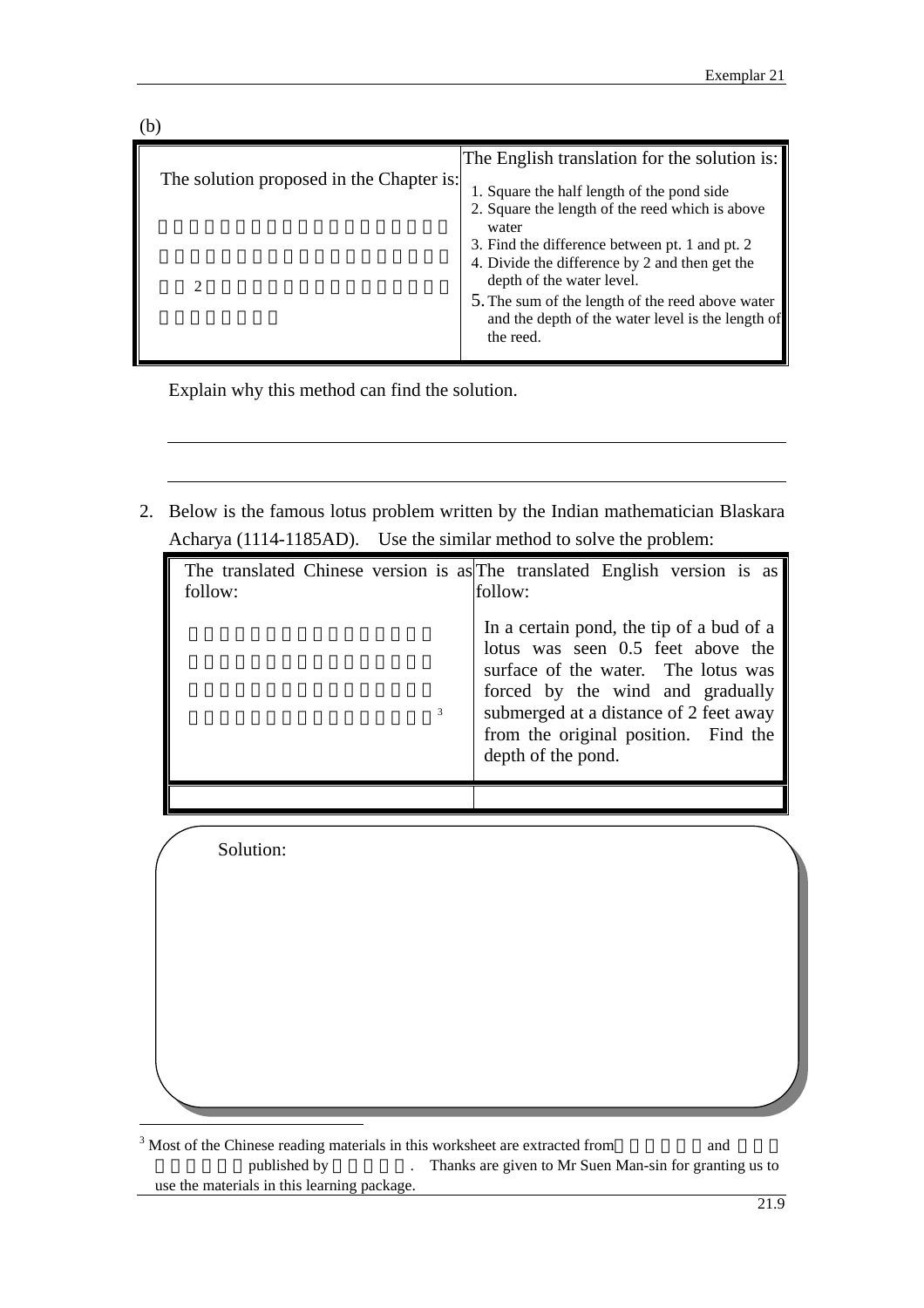#### **Notes for Teachers:**

- 1. As this learning activity concerns with the proofs of Pythagoras' Theorem found in Ancient China, most reading materials are in Chinese. The English translation version may distort the original beauty of the language and the methods used. If possible, the teacher can give the original Chinese articles to students. Most articles or stories can be found in the reference books or websites provided.
- 2. The reading materials provided are just for reference. The teacher can replace any materials that found useful for discussion. The teacher is suggested to ask students to read some reading materials and conduct the discussion in class rather than just giving the materials as homework. The teacher can provide some other reading materials for students to read at home or even carry out a project on the topic.
- 3. Some Chinese reading materials are written in the language that are not easily to be understood. The teacher may just show the materials and then let students to work on the version written in the modern language. For students who are interested in understanding the old Chinese Language, the teachers may refer them to the Chinese teachers or jointly works with the Chinese subject as a cross-curricular activity.
- 4. In carrying out activities related to the history of mathematical knowledge, it is important to let students understand the dynamic nature of mathematical knowledge. It should also be noted that there are discrepancies between the historical details written in different books. The teacher should be very careful to handle this and select reading materials with reliable source for students. It is important to note that this activity focuses mainly on the contribution of Chinese on the development of the Theorem, but the teacher can also point out that other countries like Babylon had similar findings in their past records.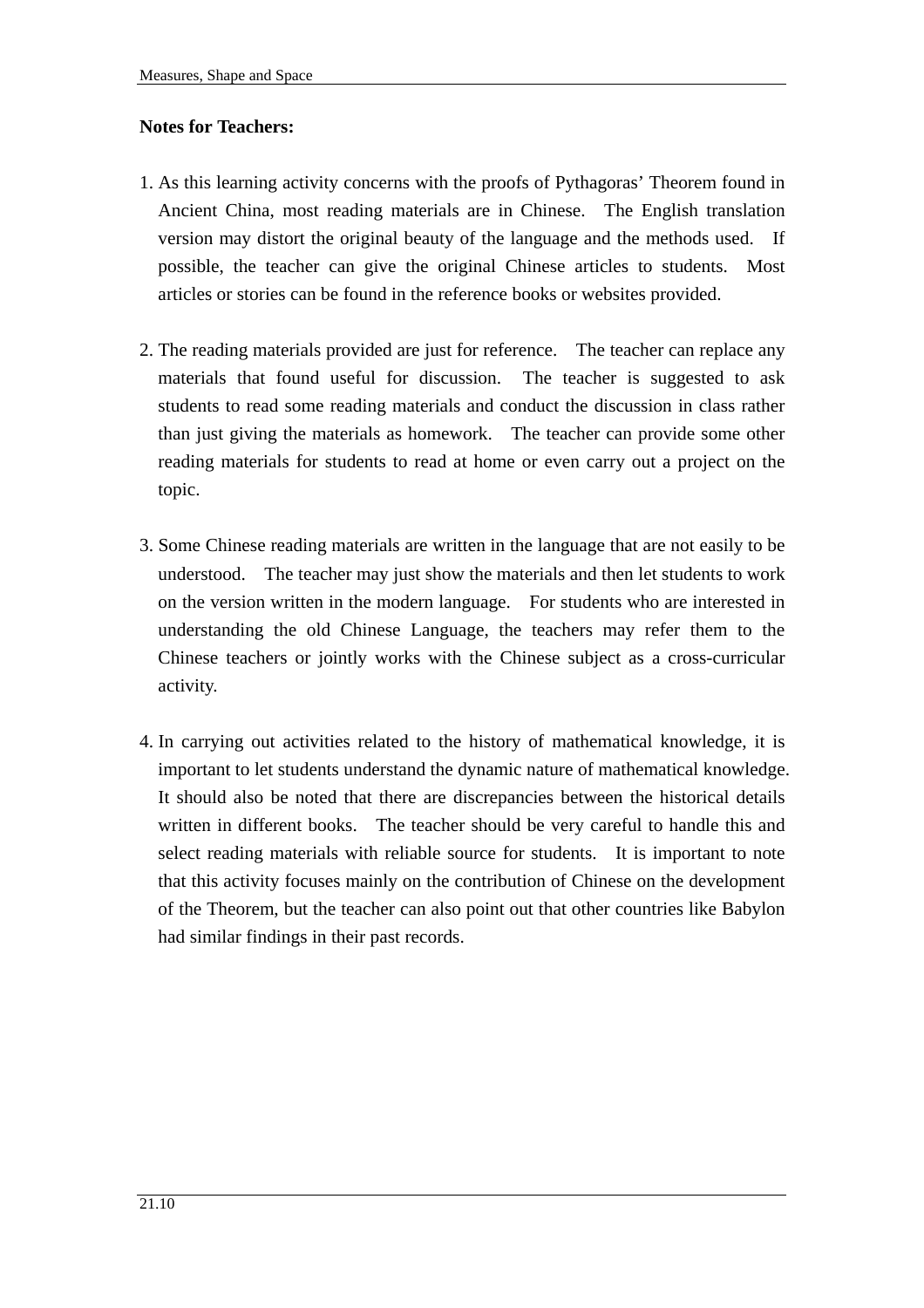5. The teacher may use the idea of rotation in transformation to prove the diagram provided by Zhao Shuang:



Steps:

- 1. From the given ∆*ABC*, construct squares *ACHK*, *BCLM* and *BFPA* with the side *c*, *a* & *b* respectively.
- 2. Rotate ∆*ABC* by 90° around *C* in the clockwise direction to overlap ∆*HLC*.
- 3. Rotate ∆*ABC* by 90° around *A* in the anti-clockwise direction to overlap ∆*APK*.
- 4. *KPQ* is a straight line. Prolong the line *CL* to meet *AP* to form the rectangle *OLQP*.
- 5. As  $OP = b-a = OL$ , the rectangle *OLQP* is a square with the side as *b-a*
- 6. As ∆*LCH*≅∆*QHK*≅∆*PKA*≅∆*OCA*,

$$
\therefore S_{ACHK} = 4S_{LCH} + S_{OLQP}
$$

- 7. Simplifying the above to get  $c^2 = a^2 + b^2$ .
- 6. The animation program for Liu Hui's proof can be found in the web-site http://www.math.ncu.edu.tw/~shann/Teach/calcware/3.15.html.
- 7. Worksheet 4 is designed to enrich students' understanding of the application of the *Gou-gu* Theorem in ancient China. The solution for the problems can be found in para. 6.6. of the book . Another important application is to find the distance from the sun to the earth. This activity can be found in the web-page http://www.cmi.hk/Teaching/Pytha or in the book

#### **References:**

#### **Books:**

1. Dan Bennett (1995). *Pythagoras Plugged in Proofs and Problems for the Geometer's Sketchpad*. USA.C.A: Key Curriculum Press.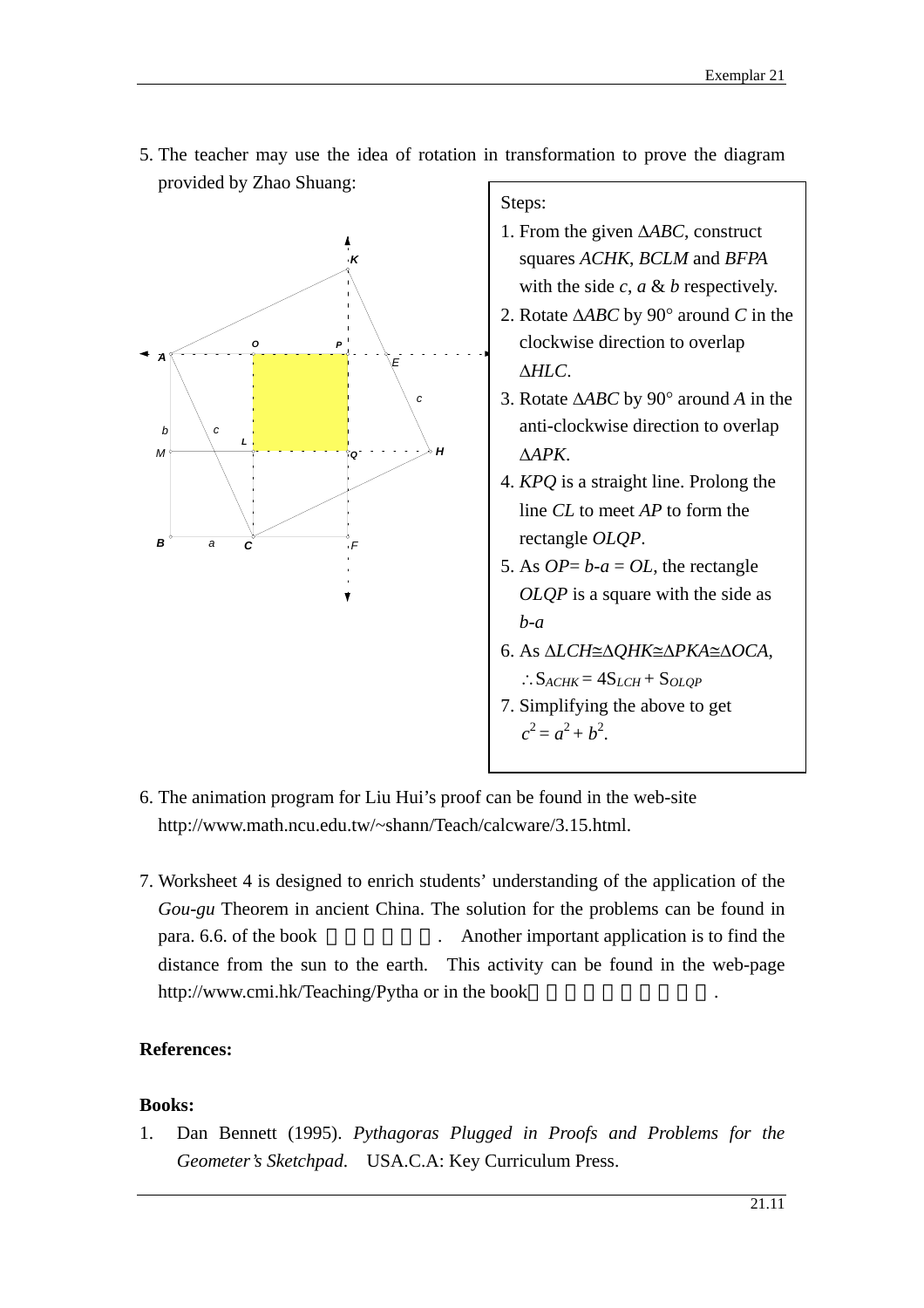- 2. Roger B. Nelsen. (1993). *Proofs Without Words- Exercises in Visual Thinking*. Washington, USA.DC: The Mathematical Association of America
- 3. Swetz, F. J. & Kao, T. I. (1977). *Was Pythagoras Chinese?*. USA: The Pennsylvania State of University Press.
- 4. (1992)
- $5. \hspace{1.5cm} (1995)$
- 6.  $(1981)$

## **Articles or Paper:**

- 1. Darko Veljan (2000). The 2500-Year Old Pythagorean Theorem. In *Mathematics Magazine* Vol. 73, No.4, October 2000. Washington, DC: The Mathematical Assocation of America.
- 2. Lit C.K. (1998). *Using history of mathematics in junior secondary school classroom: A curriculum perspective.* Unpublished thesis. H.K.: The Chinese University of Hong Kong.
- 3.  $(1978)$  " $(2978)$  "  $(1)$  1-9 4. (1996) " $1996$  $3 \n3$

### **Web-page:**

- 1. http://www.edp.ust.hk/math/history
- 2. http://www.cmi.hk/Teaching/
- 3. http://alepho.clarku.edu/~djoyce/mathhist
- 4. http://java.sun.com/applets/archive/beta/Pythagoras/
- 5. http://www.ies.co.jp/math/java/samples/pytha2.html (animation for the proof)
- 6. http://www.vjc.moe.edu.sg/dept/physics/applet/pytha/pythagoras.htm (animation for the proof)
- 7. http://www.sunsite.ubc.ca/DigitalMathArchive/Euclid/java/html/pythagoras.html (animation for the Euclid's proof)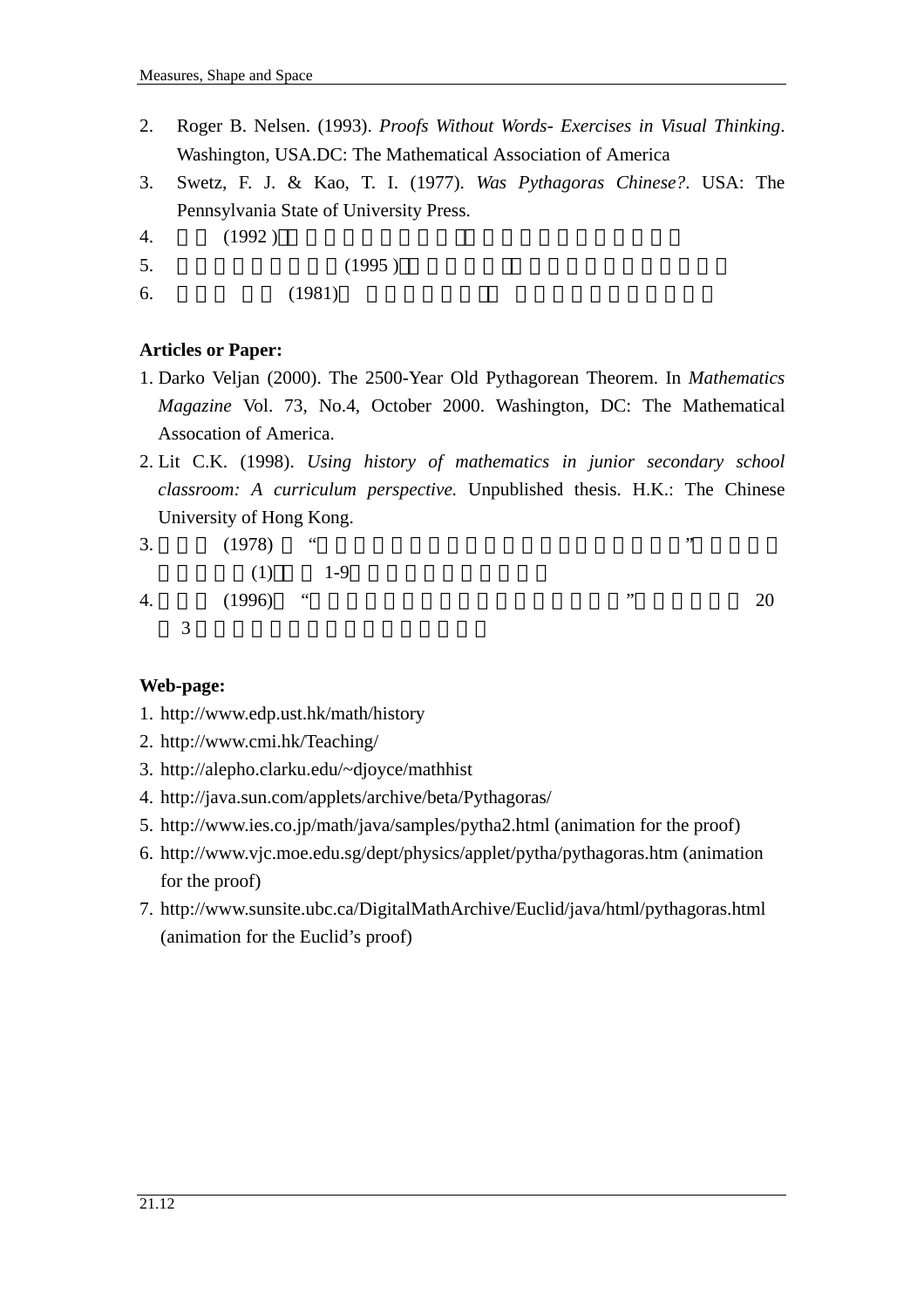#### **Annex**

The *Gou-gu* Theorem was a famous finding in ancient Chinese mathematics, particularly in geometry, and had a wide application. Far from years of San Guo (around 300AD), Zhao Shuang wrote his commentaries on *Zhou Bi Suan Jing* and the *Gou gu yuan tu zhu*. Discussion on the *Gou-gu* Theorem and problems related to *gou-gu* has been recorded in books like *Zhou Bi Suan Jing* and *Nine Chapters of Mathematical Art*. Zhao Shuang was in the years of around 3 to 4 Centuries. His works in mathematics was mainly kept in the commentaries of *Zhou Bi Suan Jiang*. One of them is the precious *Gou gu yuan tu zhu*. *Gou gu yuan tu zhu* was kept as one chapters of the present circulated *Zhou Bi Suan Jiang*. The whole writing is less than 500 hundred words but it included 21 statements about relations on right-angled triangles such as the *Gou-gu Theorem* and the *Yuan Tu*.

Zhao's proof was special. First, he used 4 identical right-angled triangles and formed the shape as the figure in the right. He then started to find out the area of the whole figure.

It is obvious that the figure *ACHK* is a square with side c and area  $c^2$ . On the other hand, the figure *ACHK* is composed <sub>B</sub> of 4 right-angled triangles marked as "red" and a small square marked as "yellow".



The areas of the 4 triangles are 2ab and the area of the small square is  $(b-a)^2$ . Their sum is  $2ab + (b-a)^2$  and after simplifying become  $a^2 + b^2$ . By comparing the 2 methods in finding the area of the square *ACHK*, the result follows:

$$
a^2+b^2=c^2.
$$

The proof presented by Zhao Shuang reflects the characteristics of proofs in ancient China. This included translating, combining, pasting and sticking the shapes and then using algebraic method to do geometric proof. This method integrates the method of geometry and algebra in problem solving. It is not only vigorous, but also